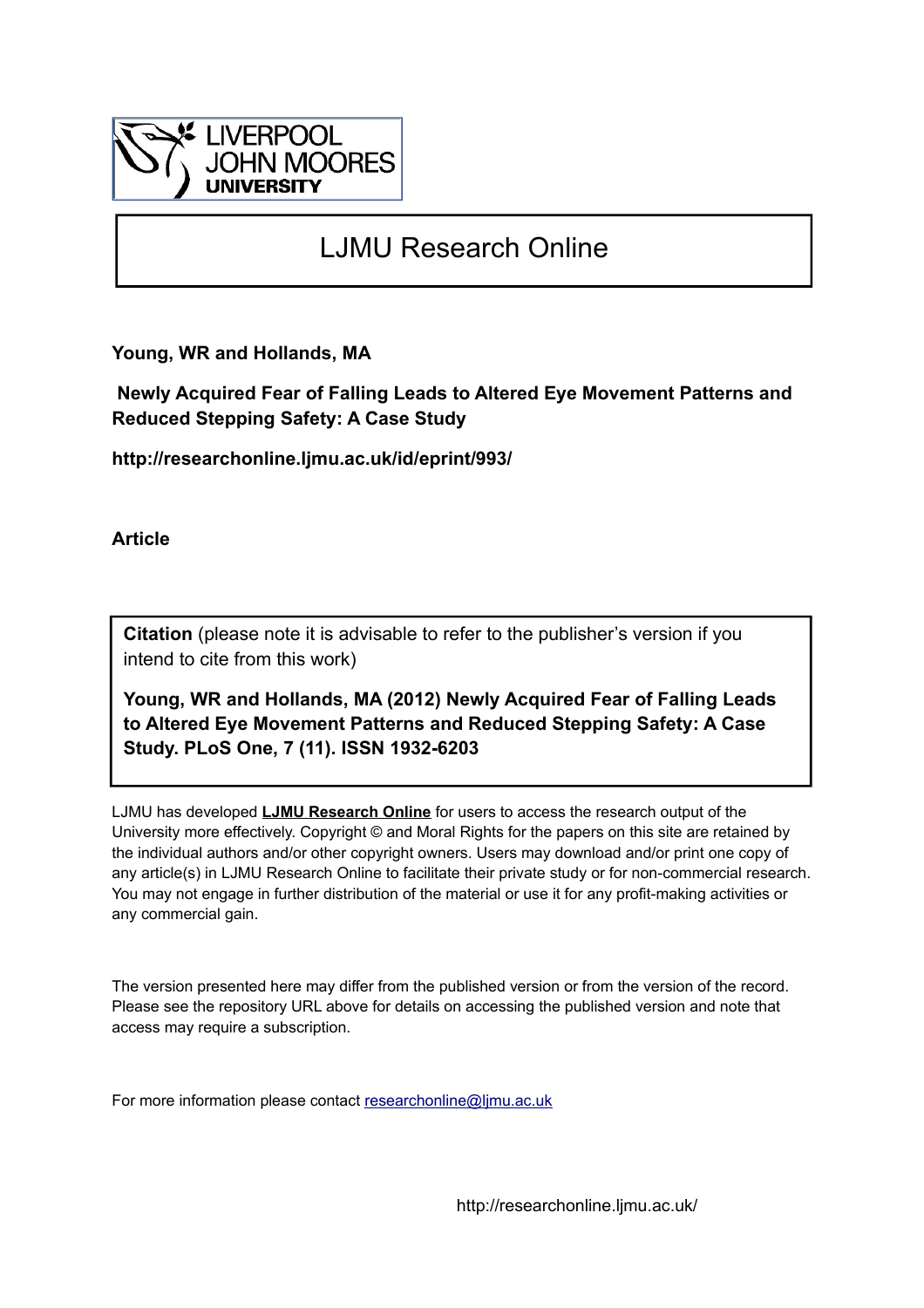# Newly Acquired Fear of Falling Leads to Altered Eye Movement Patterns and Reduced Stepping Safety: A Case Study

# William R. Young<sup>1</sup>\*, Mark A. Hollands<sup>2</sup>

1 School of Psychology, Queen's University Belfast, Belfast, United Kingdom, 2 Research Institute for Sport and Exercise Sciences, Liverpool John Moores University, Liverpool, United Kingdom

# Abstract

This opportune case study describes visual and stepping behaviours of an 87 year old female (P8), both prior to, and following two falls. Before falling, when asked to walk along a path containing two stepping guides positioned before and after an obstacle, P8 generally visually fixated the first stepping guide until after foot contact inside it. However, after falling P8 consistently looked away from the stepping guide before completing the step into it in order to fixate the upcoming obstacle in her path. The timing of gaze redirection away from the target (in relation to foot contact inside it) correlated with absolute stepping error. No differences in eyesight, cognitive function, or balance were found between pre- and postfall recordings. However, P8 did report large increases in fall-related anxiety and reduced balance confidence, supporting previously suggested links between anxiety/increased fear or falling and maladaptive visual/stepping behaviours. The results represent a novel insight into how psychological and related behavioural factors can change in older adults following a fall, and provide a possible partial rationalisation for why recent fallers are more likely to fall again in the following 12 months. These findings highlight novel possibilities for falls prevention and rehabilitation.

Citation: Young WR, Hollands MA (2012) Newly Acquired Fear of Falling Leads to Altered Eye Movement Patterns and Reduced Stepping Safety: A Case Study. PLoS ONE 7(11): e49765. doi:10.1371/journal.pone.0049765

Editor: Antony Bayer, Cardiff University, United Kingdom

Received April 26, 2012; Accepted October 17, 2012; Published November 21, 2012

Copyright: © 2012 Young, Hollands. This is an open-access article distributed under the terms of the Creative Commons Attribution License, which permits unrestricted use, distribution, and reproduction in any medium, provided the original author and source are credited.

**unding:** The authors have no support or funding to report.

Competing Interests: The authors have declared that no competing interests exist.

\* E-mail: w.young@qub.ac.uk

# Introduction

Walking safely through our cluttered world requires visual identification of hazards in our path, so that we can plan and execute appropriate stepping actions safely to avoid falling. Falls in older adults (OA) have a pronounced influence on morbidity and mortality [1,2] which emphasises the need to identify risk-factors for falls in OA populations, and design effective tools for rehabilitation.

The detrimental effects of fear of falling (FOF) in OA has received much attention in the literature since 1982, when Murphy and Isaacs [3] described FOF as a serious disabling condition that often occurs in older adults (OA) following a fall. Increased FOF has been shown to impair performance in postural sway tasks [4] in a manner that cannot be explained by muscle weakness [5], thus predisposing OA to an increased likelihood of losing their balance and falling. FOF is also a very common condition, as between 29–92% of OA who have fallen previously will report FOF [6,7].

Previous research has shown that older adults with FOF will adopt suboptimal eye movement patterns when walking through complex terrain [8]. More specifically, whereas OA without FOF will continue to visually fixate stepping guides until after foot contact, OA with FOF will look away from a stepping guide prematurely i.e. before completing the step in to it, in order to fixate the next hazard in the path [8]. The authors suggested that anxiety regarding future stepping hazards compels OA to fixate

them earlier. This suggestion is supported by the finding that increased anxiety is associated with inducing an attentional bias, so that individuals allocate their attention towards environmental features that are perceived as being more threatening [9]. Furthermore, previous research has demonstrated a causal link between the premature transferral of gaze from a stepping guide and reduced stepping accuracy inside it, along with increased variability of foot placement [10]. This finding led the authors to suggest that maladaptive visual behaviours are likely to be associated with an increased risk of falling [10].

The current study describes a rare opportunity to compare recordings of eye movement patterns, stepping characteristics, and a range of sensory and psychological measures recorded from an 87 year old female (P8) both four weeks prior to, and following, two falls occurring within the home environment (bathroom and garden path) which each resulted in minor cuts and bruises. Designing a study such as this would be practically and ethically unfeasible as researchers cannot predict when an OA will fall for the first time. Therefore, the current results represent a particularly novel insight in to how visual/stepping characteristics can be influenced by the occurrence of a fall and associated increases in FOF.

P8 was a participant in a study reported by Young and Hollands [10]; completing two identical sessions ('Pre-1' and 'Pre-2') in the control group (i.e. there was no attempt to modify her behaviour). There were 7 days between pre-fall sessions. P8 experienced her first fall 18 days following the Pre-2 session, and fell again 5 days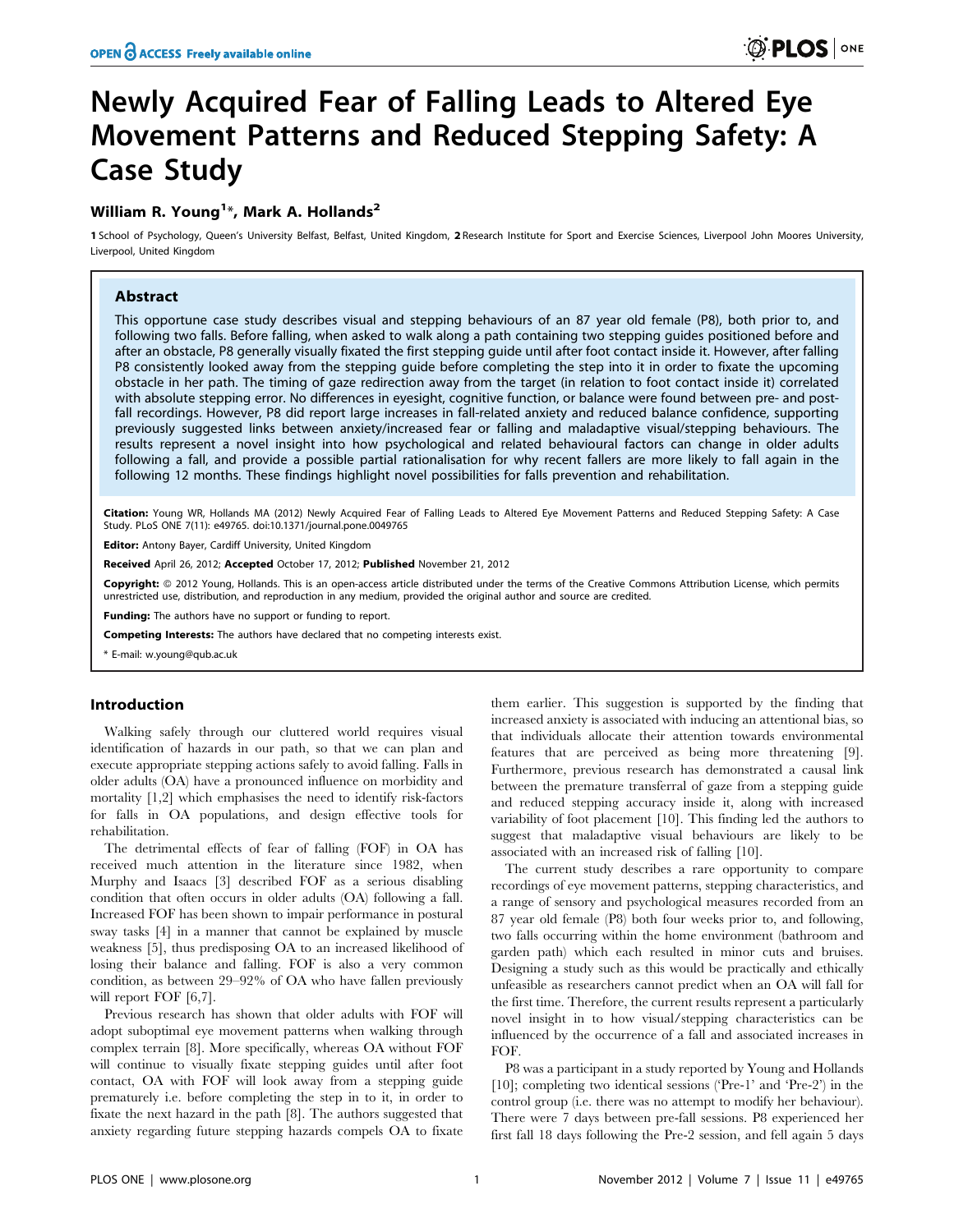later. P8 repeated a further two sessions ('Post-1' and 'Post-2') 13 and 20 days following the second fall. The post-fall sessions were conducted according to the same protocol used during the pre-fall sessions, where P8 was asked to walk and accurately place her foot into a stepping guide that was followed by two further stepping hazards.

We hypothesized that anxiety or FOF directly resulting from the falls would lead to maladaptive changes in eye and stepping behaviour. Our prediction based on this hypothesis was that P8 would report increased anxiety and reduced balance confidence during the post-fall session, and would demonstrate changes in her eye and stepping behaviours characterized by earlier gaze transfer from the stepping guide resulting in reduced stepping accuracy.

# Methods

#### Ethics Statement

P8 gave written and informed consent prior to the start of each experimental session. Ethical approval for both the research protocol and the consent documentation used was granted by the local ethics committee at The University of Birmingham, and was carried out in accordance with the principals laid down by the Declaration of Helsinki.

#### Participant Characteristics

The battery of sensory measures taken during both pre- and post fall sessions were as follows: Peripheral cutaneous sensation under the ball of each foot was measured using a 3-point aesthesiometer. The final score from this measure represents the minimum distance between two points at which an individual can successfully discriminate their being two, as opposed to one single point. Functional balance was assessed using the Berg Balance Scale [11], where a score of 45 or below is an established criterion for identifying OA at risk of falling [12]. Binocular visual acuity was assessed in each eye using a Snellen eye chart, which provides an acuity ratio illustrating the size of a letter that can be successfully read at a given distance, where a score of  $\leq 20/40$ indicates a deficit in the ability to see detail. Binocular contrast sensitivity was measured in each eye using a Pelli-Robson contrast sensitivity chart (4K, Metropia Ltd, UK) at a distance of 1 meter. Scores were calculated according to the number of letters read correctly and converted to a log CS where a score of 2 represents 100% sensitivity and a score of 1 represents a disability in detecting contrasts [13]. Lower peripheral vision was measured by kinetic perimetry using a Goldmann perimeter with a V/4e target  $(1.75^{\circ})$  test spot at 320 cd/m<sup>2</sup>) on a backing luminance of 10 cd/  $m^2$ . A lower visual field of  $> 60^\circ$  represents an absence of any deficit in this measure [14].

The psychological measures taken during both pre- and post-fall sessions were as follows: Falls efficacy was measured using the Falls Efficacy Scale [1]; a 10-item questionnaire where an increase in the final score represents a reduction in the participant's confidence regarding their ability to successfully complete everyday tasks. Balance confidence was assessed using the Activities Balance Confidence scale [15]; a 16-item questionnaire where an increase in the final score represents an increase in balance confidence. State anxiety was measured using Spielberger's State Anxiety Inventory [16]; a 20-item questionnaire asking how the participant feels at that instant, where an increase in the final score represents an increase in state anxiety. Although there is a strong association between falls-efficacy and self-reported anxiety, they are two different concepts [6,17,18,19]. Therefore, we measured both in order to provide a more thorough appraisal of FOF.

Cognitive functioning was examined using the Mini Mental State Examination, where a score of  $\geq 26/30$  indicates no major deficit in this area [20]. Visual search and visuo-spatial memory was assessed using the Trail Making test (series B). This test requires the participant to identify sequential numbers and letters and draw lines between them on a page. The final score represents the time taken to complete the test. Results for all tests are shown in Table 1.

#### Walking Protocol

Within each of the two pre-fall and two post-fall sessions P8 repeated 20 trials, where she was asked to walk along a 10 m walkway and place her foot inside a stepping guide made from lightweight packaging foam, with raised edges and a boarder width of 40 mm $\times$ 40 mm. Inside the stepping guide was an area of 190 mm×415 mm (width and length, respectively). The raised edges on the stepping guides were designed to encourage participants to make accurate steps into the centre of the guide by imposing a degree of postural threat. P8 was asked to place her right foot into the first stepping guide, step over the obstacle with either foot and place her left foot in the second stepping guide. In each of the stepping guides P8 was asked to place her feet ''as accurately as possible into the centre of each target''. This stepping guide was followed by one stepping obstacle with a width, height, and depth of 670 mm, 210 mm and 12 mm, and a second stepping guide (Fig. 1). The obstacle was supported from the posterior side, allowing it to fall in the direction of walking should the participant make contact with it. Within each of the 20 trials in each session, both stepping guides appeared in two possible positions separated by 8 cm in both medio-lateral and anteriorposterior directions. The order of presentation was randomised. This was included in an attempt to discourage task familiarity, as the relative position of the stepping guide was altered with respect to both P8's starting position and the following stepping hazards.

Reflective markers were placed on each corner of the initial stepping guide, and on both pairs of P8's shoes; on the toe and heel, and on the medial and lateral sides (mid-foot markers), placed equidistantly between the toe and heel markers. The position of each marker was sampled at 120 Hz using a Vicon MX motion capture system (Oxford Metrics, England). Kinematic data were passed through a low-pass butterworth filter with a cut-off frequency of 5 Hz. The centre of the targeting foot and the centre of the stepping guide were calculated as the mid-point between the respective markers in both the medio-lateral (M-L) and anteriorposterior (A-P) planes. Absolute foot placement error was calculated at the absolute distance between the centre of the foot and the centre of the stepping guide (see Fig. 1). However, in order to assess any directional bias of foot placement error in the target we also calculated relative errors in both M-L and A-P directions, by subtracting the co-ordinate of the centre of the foot from the coordinate of the centre of the target in M-L and A-P directions, respectively. Toe off was determined by identifying zero crossings in the vertical velocity profile of the toe marker, and selecting that which coincided with a local minimum in toe vertical displacement.

The time of heel contact and toe-down events were determined as the maximum vertical acceleration of the heel and toe markers, respectively, identified by zero crossing in the respective jerk profiles. Foot contact times were determined as the first instance of either heel or toe contact following each step. Stance duration was defined as the elapsed time between foot contact and toe off during the single stance phase of the targeting foot prior to the step in to the stepping guide. Swing duration was calculated as the elapsed time between toe off and foot contact in the stepping guide.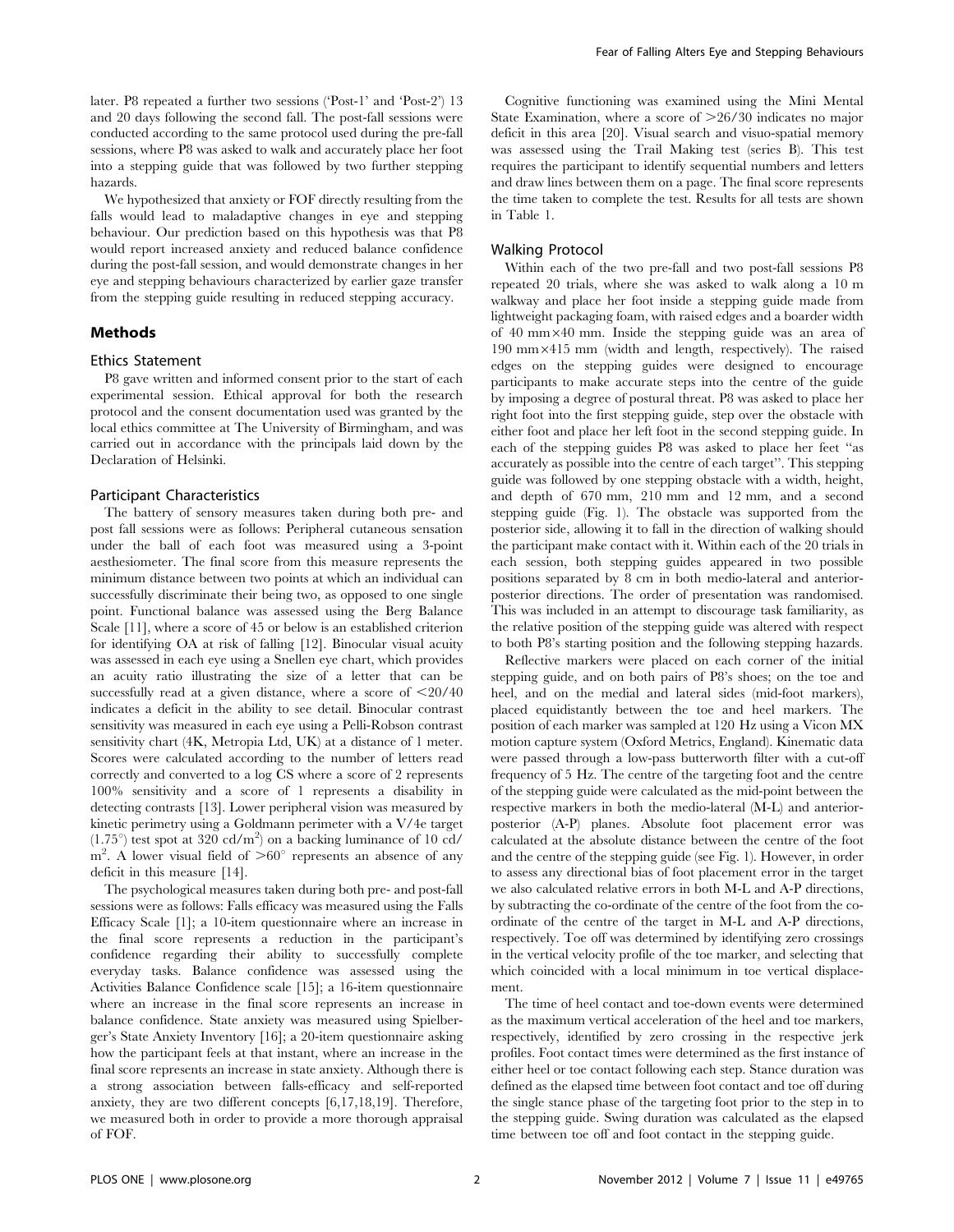#### Table 1. Participant characteristics.

| Pre-fall | Post-fall | % change     |
|----------|-----------|--------------|
| 56.3     | 56.2      | $+0.1$       |
| 18.1     | 18.2      | $+0.2$       |
| 1.86     | 1.81      | $-2.8$       |
| 50       | 50        | $\mathbf 0$  |
| >20/40   | >20/40    | $\mathbf{0}$ |
| 1.5      | 1.5       | $\Omega$     |
| 70.7     | 70.1      | $-0.9$       |
| 16       | 22        | $+37.5$      |
| 80       | 68        | $-15.0$      |
| 30       | 37        | $+23.3$      |
| 30       | 30        | $\mathbf{0}$ |
| 71       | 70        | $-1.4$       |
|          |           |              |

Figures in bold font represent deterioration in the function/condition. In the case of state anxiety, an increase in reported anxiety was considered as deterioration. doi:10.1371/journal.pone.0049765.t001

Gaze behaviour was assessed using a high-speed ASL-500 head mounted gaze tracker. The horizontal and vertical components of eye-in-head angle were generated by the ASL control unit and were each sampled at 120 Hz and synchronised with the motion capture data via analog inputs. The ASL controller also produced a digital video of P8's visual scene, superimposed with a crosshair representing the area of gaze fixation. This video was sampled at 30 Hz and used to identify the frame number in which P8 transferred her gaze from the stepping guide. This frame number was multiplied by 4 in order to select the corresponding section of the analog data. The precise timing of the saccadic eye movement away from the target was calculated by identifying an absolute local velocity peak with a threshold of  $100^{\circ} s^{-1}$  within the analogue

signal representing the vertical component of eye-in-head angle. The time difference between the eye movement away from the stepping guide and foot contact inside it was then calculated for each trial.

# Data Analysis

Within a normally distributed data set, 95% of all data points lie within 2 standard deviations (2SD) of the mean. Therefore, if the difference between mean values recorded during pre- (mean of all trials from pre-1 and pre-2) and post-fall (mean of all trials from post-1 and post-2) sessions is greater than 2SD of all trials from pre-fall sessions, we can conclude that the results reflect a statistically significant difference (i.e. the results would only



Figure 1. Experimental protocol. The stepping constraints are illustrated from the perspective of P8 before she started walking at the start of each trial. Typically P8 would require 5–7 steps between initiating gait at the starting position and stepping in the first stepping guide. The centres of both the foot and stepping guide were calculated as the intercept between the medio-lateral and anterior-posterior coordinates of each, as illustrated by the black dotted lines. The red arrow represents the absolute error of foot placement in the stepping guide, calculated as the distance between the central positions of the foot and stepping guide. doi:10.1371/journal.pone.0049765.g001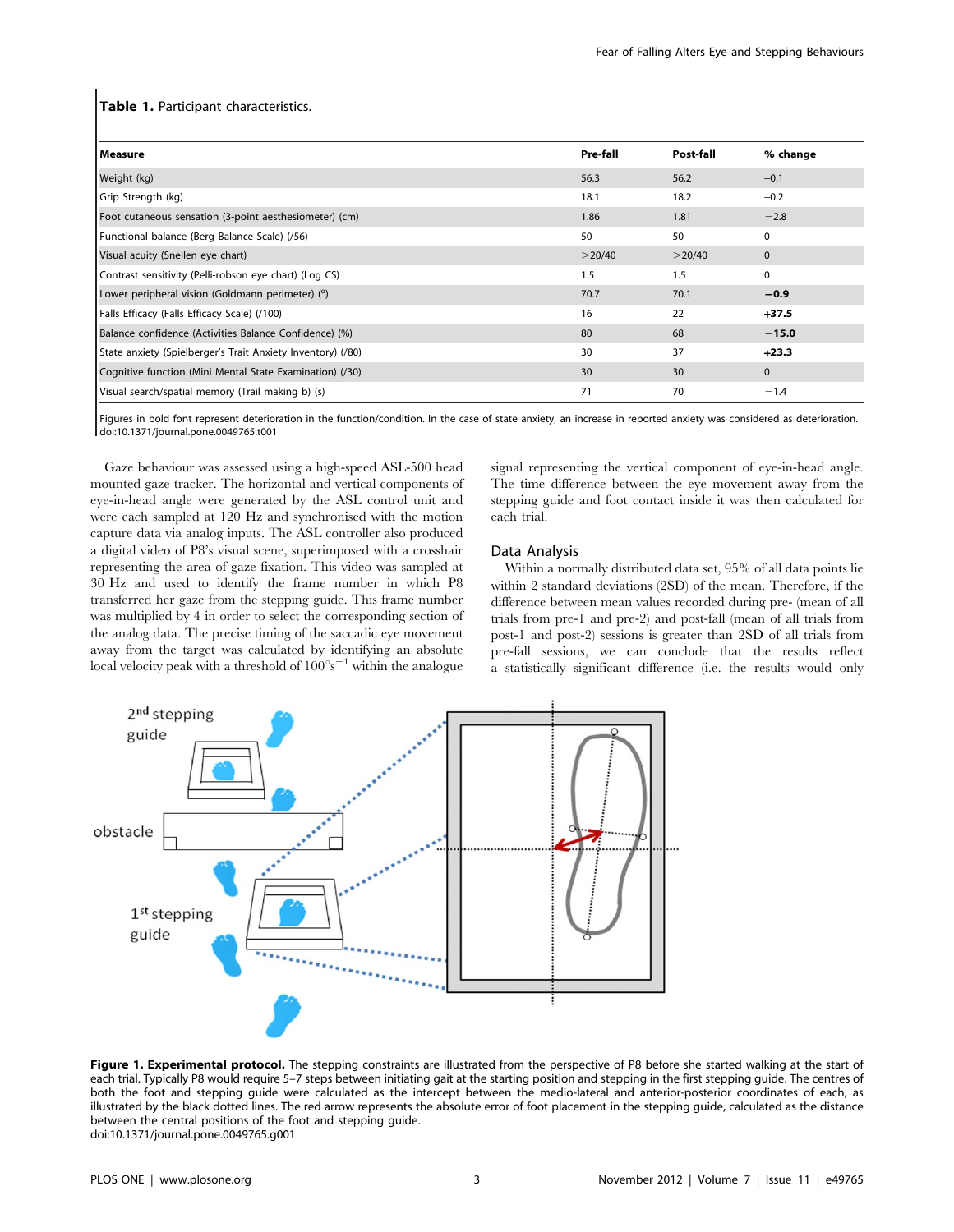normally occur by chance with a probability of  $p<0.05$ ). This analysis was carried out for each of the following variables: 1) the time of gaze transfer from the stepping guide relative to foot contact inside it, 2) absolute error with respect to the centre of the stepping guide, 3) M-L error, 4) A-P error, 5) stance duration prior to stepping in the stepping guide, 6) swing duration of the step in to the stepping guide. Pearson's product moment correlation analysis was used to determine the extent of the relationship between the time of gaze transfer and absolute error.

For comparative group means concerning both eye and stepping behaviours in addition to scores from physiological and psychological measures see Young and Hollands [10].

# Results

# Sensory and Psychological Tests

Results from the battery of sensory and psychological tests indicated an absence of any decline greater than 1% in post-, compared to pre-fall sessions in visual acuity, contrast sensitivity, peripheral vision, peripheral cutaneous sensation in the feet, cognitive functioning, and functional balance. However, measures relating to FOF were profoundly altered following the falls, showing a 37.5% reduction in falls efficacy, 15% reduction in balance confidence, and 23.3% increase in self-reported state anxiety (Table 1). Collectively, these results suggest that from the battery of sensory and psychological tests used, only those relating to FOF showed any clear change between pre- and post-fall sessions.

#### Behavioural Measures

Results for the time of gaze transfer from the stepping guide showed that P8 transferred her visual fixation from the stepping guide significantly earlier in post-fall, compared to pre-fall trials. This result is demonstrated in Figure 2a, as the magnitude of the change in the time of gaze transfer between pre- and post-fall sessions surpassed 2SD of values recorded during pre-fall sessions.

The magnitude of the change in mean absolute error between pre- and post-fall sessions did surpass 2SD of values recorded during pre-fall sessions (Fig. 2b). Furthermore, the standard deviation of absolute foot placement error increased by an average of 157% in post-fall, compared to pre-fall sessions, increasing from 6.4 mm and 7.2 mm in pre-1 and pre-2 sessions to 18.9 mm and 16.4 mm in post-1 and post-2 sessions.

In post-fall sessions P8's foot placement in the stepping guide appears to be more lateral and anterior (Fig. 2c&d). However, these changes did not surpass 2SD of the values recorded during pre-fall sessions and therefore cannot be considered to represent a significant directional bias following the falls. The standard deviation of M-L decreased by an average of 4.7% in post-fall, compared to pre-fall sessions, decreasing from 13.7 mm and 8.8 mm in pre-1 and pre-2 sessions to 7.9 mm and 13.6 mm in post-1 and post-2 sessions. However, the standard deviation of A-P error increased by an average of 93% in post-fall, compared to pre-fall sessions, increasing from 15.6 mm and 12.6 mm in pre-1 and pre-2 sessions to 30.7 mm and 24 mm in post-1 and post-2 sessions.

There were no significant differences between pre- and post-fall sessions in measures of stance or swing duration of the step preceding the stepping guide.

There was no significant correlation between eye and stepping behaviours during pre-fall trials  $(r_{(40)} = -.151 \ p = .351)$ . However, there was a significant negative correlation during post-fall sessions  $(r_{(40)} = -.464 \text{ p} < .005)$  (Fig. 3).

#### **Discussion**

The current data show that during pre-fall sessions P8 demonstrated eye movement patterns and stepping behaviours indicative of older adults deemed to be at a low-risk of falling. However, following the falls P8 transferred her gaze away from the target significantly earlier with respect to foot contact, thus compromising her stepping accuracy; a behaviour typical of highrisk older adults [8,21]. The similarity between mean values from both sessions within pre- and post-fall sessions for all variables illustrated in Figure 2 clearly demonstrates the repeatability of the findings. Furthermore, the results show that alterations in visual behaviour between pre- and post-fall sessions were evident even in the absence of any change in scores from tests relating to cognitive function, functional balance, or any of the other visual/physiological tests administered (Table 1).

The significant correlation between the time of gaze redirection from the stepping guide and absolute error (see Fig. 3) supports previous claims for a causal link between the two behaviours [10]. As no such correlation was found during pre-fall sessions, the data appear to suggest that the relationship between the time of gaze redirection and stepping error is not linear. Therefore, it is pertinent for us to question the mechanisms through which visual behaviour can influence stepping accuracy.

# Visual Guidance of Foot Trajectory

Until recently it was thought that the motor plans relating to body motion during gait were fixed at foot-off, meaning that the movement of the swinging foot and centre of mass were preplanned and ballistic in nature [22]. However, more recent studies have proposed that precision stepping actions, like reaching movements in the upper limbs, can be separated into two components; an initial ballistic transportation of the limb followed by a 'homing in' phase [23,24]. Furthermore, recent findings illustrate the importance of binocular (as opposed to monocular) vision during the swing phase of gait in facilitating end-point stepping precision [25].

Chapman and Hollands [26] showed that, during a precision stepping task, foot placement accuracy is compromised in older adults when visual information regarding the stepping target is removed during the swing phase towards it [26]. This work illustrates that in older adults, visual information plays a useful role in informing alterations in foot trajectory during swing. Recent work has also shown that young and older adults (both fallers and non-fallers) can produce visually guided online corrections to stepping trajectory in response to a moving visual target [27]. However, older adults can only produce such corrections when visual information regarding the final target position is acquired prior to mid-swing (at least  $\sim$  220 ms prior to foot contact) [27]. Therefore, theoretically the relationship between the time of gaze transfer and stepping error is limited to the period preceding 220 ms prior to foot contact in the stepping guide.

Figure 3 shows that in only 5 of the 40 pre-fall trials, P8 transferred her gaze from the stepping guide over 220 ms prior to foot contact. Consequently, for the remaining 35 trials, regardless of when gaze was transferred, it would be too late to make online adjustments to improve stepping error. Furthermore, in approximately half of the pre-fall trials P8 transferred her gaze from the stepping guide after foot contact, meaning that the time of gaze transfer could not have affected foot placement accuracy at all. Collectively, these arguments provide a rationale for the lack of any significant correlation between eye and stepping behaviours in pre-fall trials. During post-fall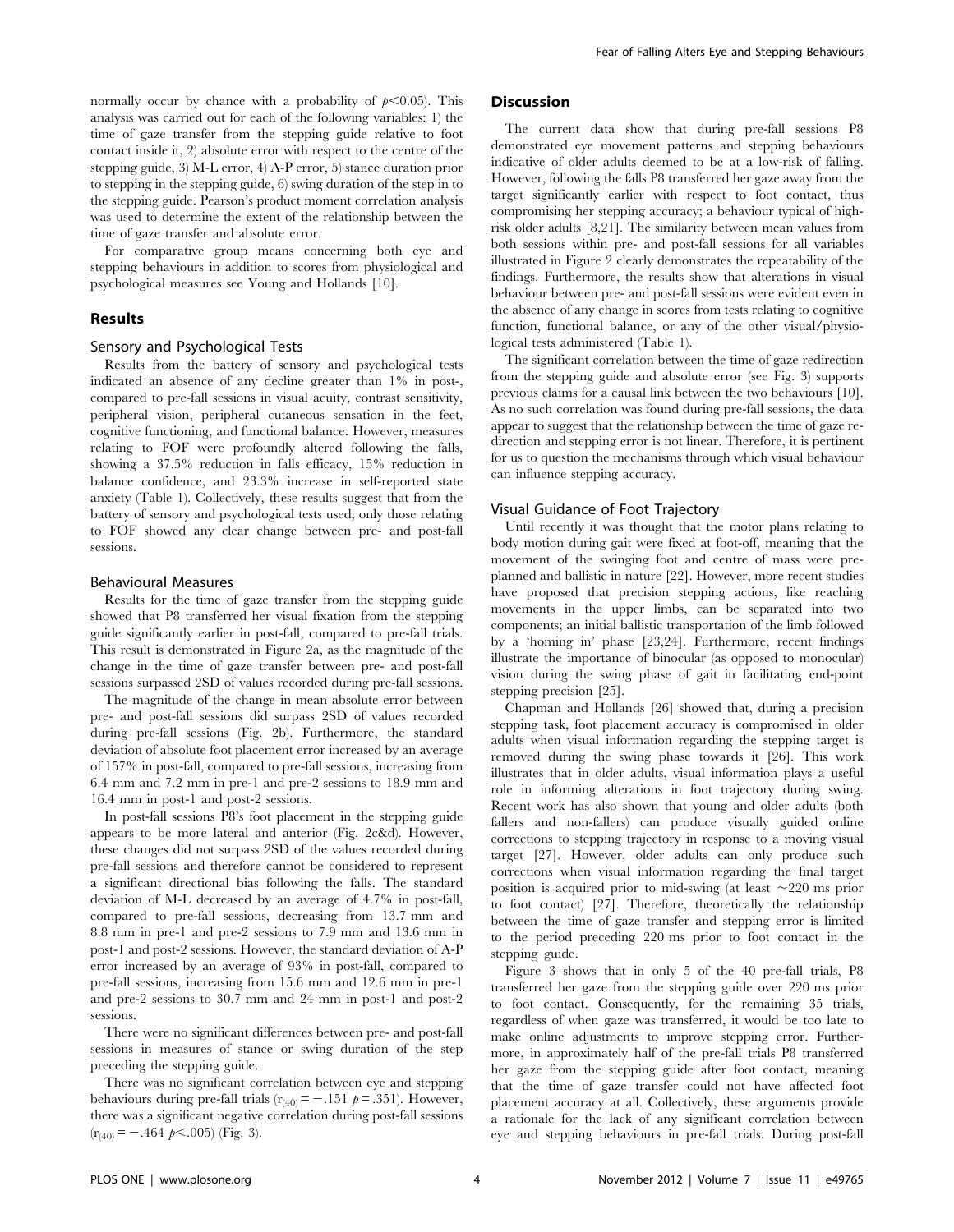

Figure 2. All plots represent mean values for both pre- and post-fall sessions. a) time of gaze transfer from the stepping guide, b) mean absolute error, c) M-L error (where positive values represent a lateral foot placement bias in the stepping guide), d) A-P error (where positive values represent an anterior foot placement bias in the stepping guide). Error bars represent the standard deviations of the mean for each session. Horizontal dotted lines represent 2SD above mean values from all 40 pre-fall trials. doi:10.1371/journal.pone.0049765.g002

trials P8 transferred her gaze from the stepping guide within 220 ms preceding foot contact in only 7 of the 40 trials. Therefore, in the remaining 33 trials P8 looked away from the stepping guide at a time when she could, theoretically, have still made online corrective adjustments to her foot trajectory to improve her stepping accuracy, thus providing an explanation for the significant correlation between eye and stepping behaviours in post-fall trials.

With respect to the error of P8's foot placement in the stepping guide, we cannot conclude precisely how P8 interpreted the instructions to place her feet ''as accurately as possible into the centre of each target''. For example, P8 may have considered where the 'centre' of her foot was and attempted to place that part of her foot on to the area where she perceived the centre of the stepping guide to be. Alternatively P8 may have attempted to place her foot in to the stepping guide so that the space around her foot was equidistant from the inside edge of the stepping guide. In the instance of the latter, we still cannot be sure whether P8 was concentrating on the placement of her whole foot, or rather just the portion of her foot visible to her (i.e. the toe). Indeed, P8's tendency to place her foot in a more anterior position during postfall sessions (Figure 2d) may represent a conservative strategy aimed at reducing the proximity between the part of the foot she could not see (i.e. the heel) and the posterior inside edge of the

target. P8 also showed a tendency to place her foot more laterally in the target during post-fall sessions. One possible explanation for this finding could relate to previous observations that older adult fallers will often adopt a wider base of support [28]. Nevertheless, during post-fall sessions, neither M-L nor A-P error surpassed 2SD of pre-fall trials (Figure 2c&d). Therefore, any directional bias shown during post-fall sessions are unlikely to fully account for the significant increase in mean absolute error during post-fall sessions (Figure 2b).

It is curious that P8 only exhibited increased variability of foot placement in A-P, and not M-L directions during post-fall sessions. This finding is especially surprising considering that, in a similar task, older adults deemed to be at a high-risk of falling will exhibit increased M-L and A-P foot placement variability, compared to their low-risk counterparts [26]. Whilst this aspect of the current results appears to contradict the previous literature, it does lead to the suggestion that increases in mean absolute error during postfall sessions is likely to be driven primarily by the clear increase in the variability of A-P foot placement (increase of 93%). This proposal is supported by the fact that, whilst P8 did show a systematic bias in her M-L and A-P foot placement, in both M-L and A-P planes the absolute distance of the mean foot position from the centre of the stepping guide was similar when comparing data from pre- and post-fall sessions (Figure 2c&d).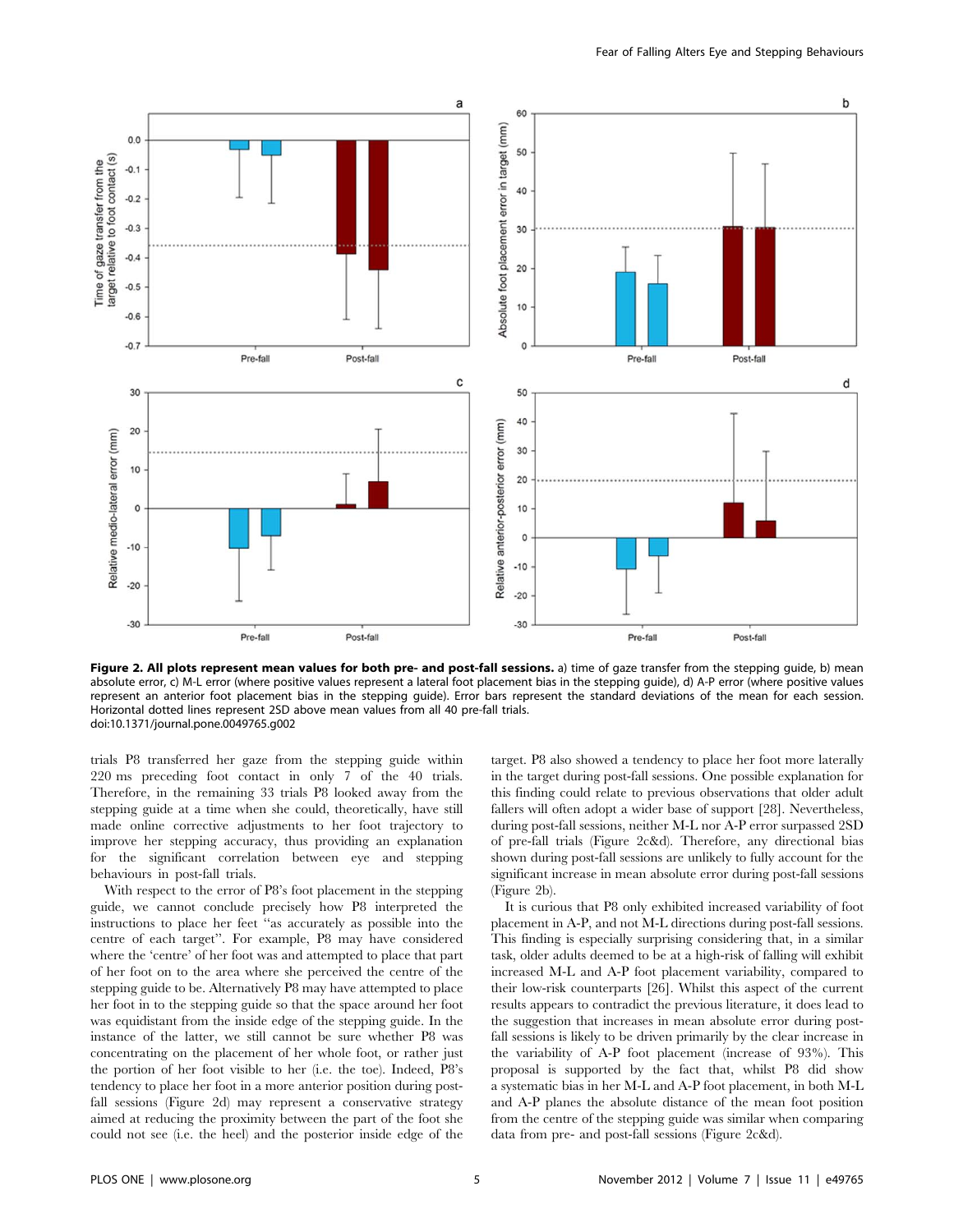

Figure 3. Correlation between the time of gaze transfer from the stepping guide and corresponding absolute foot placement error. Vertical dashed lines represent the time of foot contact in the stepping guide. The black and gray solid lines represent the lines of best fit for pre-fall and post-fall data, respectfully. doi:10.1371/journal.pone.0049765.g003

#### Anxiety and Visual Behaviour

It should be considered that the test battery used was not exhaustive, and therefore we cannot unanimously state that there was no physiological change that may have influenced P8's visual and stepping behaviours following the falls. Nevertheless, it is clear that P8 experienced a clear reduction in both balance confidence and falls-efficacy, and an increase in state anxiety following the falls, collectively indicating an increased FOF (Table 1). Based on the established relationship between heightened FOF and early gaze transfers from a stepping guide [8], it is reasonable to suggest that the corresponding changes in P8's eye movement behaviours (and therefore decline in stepping performance) can be, at least partially, attributed to the increases in P8's self-reported FOF, causing her to fixate upcoming stepping hazards prematurely during her approach towards them, even at the cost of jeopardizing the accuracy of concurrent stepping actions. Collectively, these within-subject changes in FOF and visual behaviour extend previous findings describing a relationship between the two [29–32], and illustrate the maladaptive psychological consequences that can be caused by falling.

Previous work has shown that from every 3 older adults (OA) who fall, 2 will fall again in the following 12 months [33]. But why are recent fallers more likely to fall again? Aside from any musculoskeletal injury caused from the initial fall, FOF often leads to prolonged curtailment of physical activity [34,35], resulting in atrophy and degradation in musculoskeletal function [36–38]. With regards to the current results, the proximity of the experimental sessions to the falls would minimise any effects of reduced musculoskeletal function through atrophy. Furthermore, there was no reduction in P8's grip strength following the falls; a strong predictor of overall muscle strength and physical functioning [39]. Coupled with the apparent absence of any clear decline in cognitive, balance or visual function (Table 1), our proposed relationship between increased FOF and the adoption of maladaptive eye movement patterns provide a possible, albeit partial, rationalization for why recent fallers are likely to fall again [33].

With respect to P8 it is pertinent to question what came first; the maladaptive visual strategy or the fall. Whilst we cannot reliably comment on the specific factors that predisposed P8 to fall on these occasions, we do suggest that the alterations in visual sampling will have occurred in accordance with changes in FOF [8], which presumably resulted following each of the falls [6,7].

Importantly, the significant correlation between premature gaze transfers and increased stepping errors during post-fall sessions (Fig. 3) suggests that OA's stepping accuracy might be improved through training eye movement patterns, such as that shown by Young and Hollands [10]. As opposed to providing training programs aimed at confronting the behavioural symptoms resulting from increased FOF, we suggest that a more effective strategy would be to provide intervention strategies aimed at rehabilitating the underlying cause; and help to improve balance confidence and reduce fall-related anxiety in OA.

In general, the nature of falls in OA will vary widely, as will the nature of each person's recovery. Therefore, we cannot suggest that the falls experienced by P8's are indicative of other OA's experiences. This is a clear limitation of the current study, and an important consideration. However, our proposals for a link between FOF, eye movement patterns and stepping accuracy are based, not only on the current results, but also on the congruent relationships established in the literature [8,10].